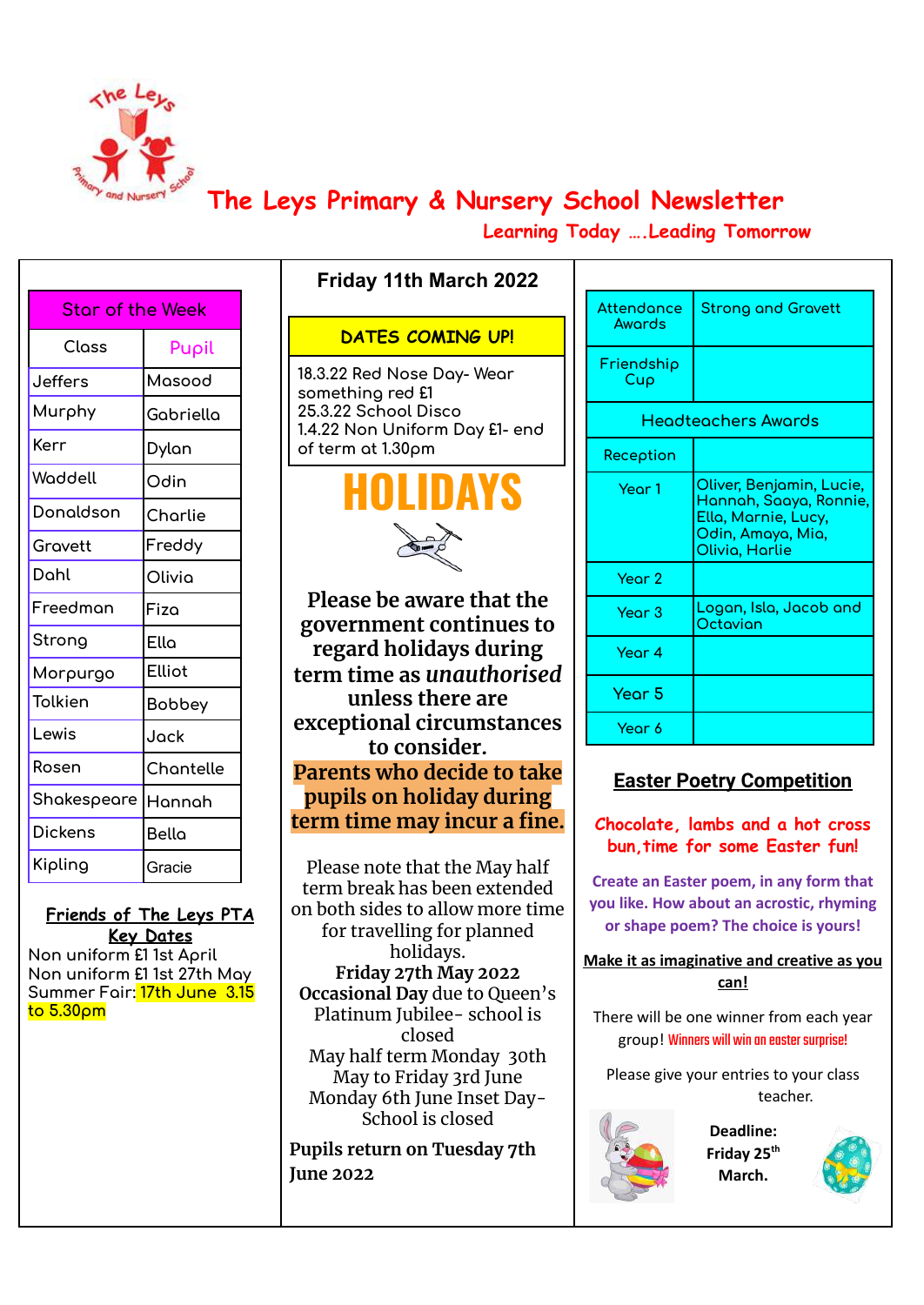#### PDAT **MATHS**

This week In Nursery, children have been learning animal rhymes and songs such as "Five little monkeys''. They have also been practising saying numbers in order, counting in 1 to 1 correspondence and getting to grips with repeating patterns. The learning in Reception builds on this with children this week counting to 10 daily, looking at numbers to 5 and discussing more and fewer, 1 more and 1 less, and number bonds to 5.

Higher up the school, children have been investigating fractions. In particular, Year 4 have been exploring methods to subtract fractions. Pupils have really enjoyed learning new concepts and investigated how to use bar models and number sentences to explain their answers. In Year 5, pupils have been building on prior fractions knowledge - more specifically what a fraction is, the difference between unit and non-unit fractions and equivalent fractions. The sequential build continues into Year 6, where pupils have been working on how to convert fractions into percentages and decimals. Our oldest children have also been honing their problem-solving skills by tackling questions linked to measurement (see attached example).



#### **CLASS OF THE WEEK**



#### **Year 2 Donaldson Science**

**This week in science we have been learning about the properties of paper. We did an investigation about which type of paper is most suitable for wrapping gifts and we also did an investigation into how absorbent different types of paper are. We were amazed at how absorbent kitchen paper was compared with all the other**



**types of paper.**



|  |  |  |  | Empathy   Inclusivity   Respect   Aspirations   Determination   Empowerment |  |
|--|--|--|--|-----------------------------------------------------------------------------|--|
|--|--|--|--|-----------------------------------------------------------------------------|--|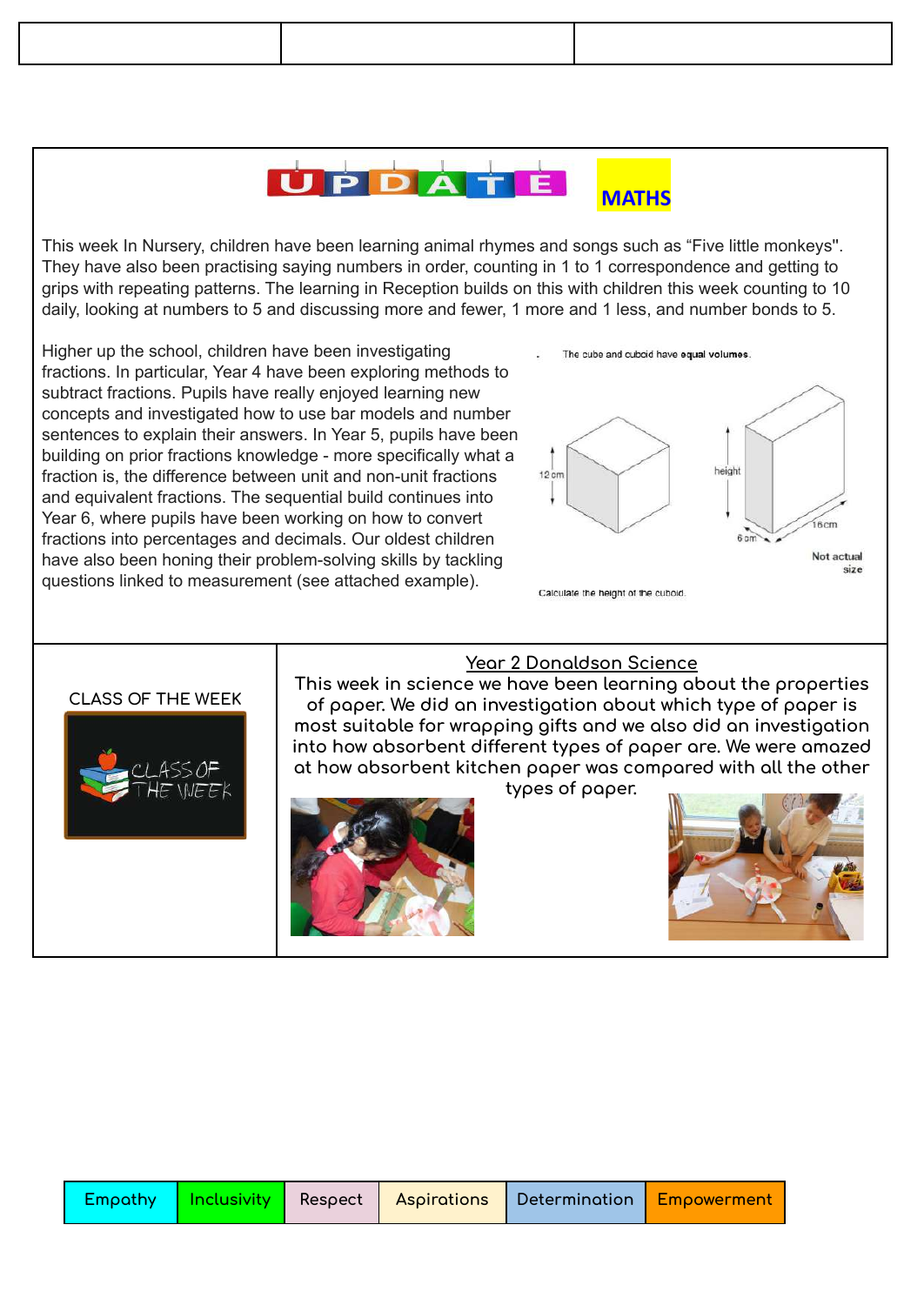

**Class: Lewis Pupil: Maya** **Climax Paragraph: A Journey to Mars**

**Then, out of nowhere, all of the noises and echos died away in their own screams. The boy was surrounded with grinding and groaning cracks as the ground was ripped into sickening pieces. He gripped his knuckles until they turned pale and white. The boy continued his voyage, camouflaged in his own sweat and fear. He curled his hand into a fist as he saw a creature, but not even just a creature… a creature never seen before… a creature as tall as the Olympus Mons. The terrified boy started to shout, his voice, shrill and harsh, like the shriek of a seagull which was full of despair. Would he survive? Nobody knew….**

# **Spiritual, Moral, Social, Cultural and British Values** In year one we have spoken about what is currently happening in Ukraine. We spoke about how we want to show our respect to Ukraine and painted some sunflowers. To LLRMINE We also explored how the flag is different to ours. **WELLBEING** Last week our Well-being Champions met up and there was lots of news to catch up on. Firstly we discussed the Mental Health week and the outcomes of the surveys we completed before half term. We also shared how our new initiative 'Helping Hands' was going. This was started by Lily and Eliza in Year 6, to provide peer to peer support during lunchtime. Currently all the Well-being Champions in years 4 to 6 are taking turns to stay in the Key stage 2 hub for part of their lunchtime one day a week to talk to other children and help them with problems. Next term we are also planning to get some Year 5 children trained to deliver this type of support, so that we can extend this for key stage 1 and EYFS children too.

|  | <b>Empathy</b>   Inclusivity   Respect   Aspirations   Determination <mark>  Empowerment  </mark> |  |  |  |
|--|---------------------------------------------------------------------------------------------------|--|--|--|
|--|---------------------------------------------------------------------------------------------------|--|--|--|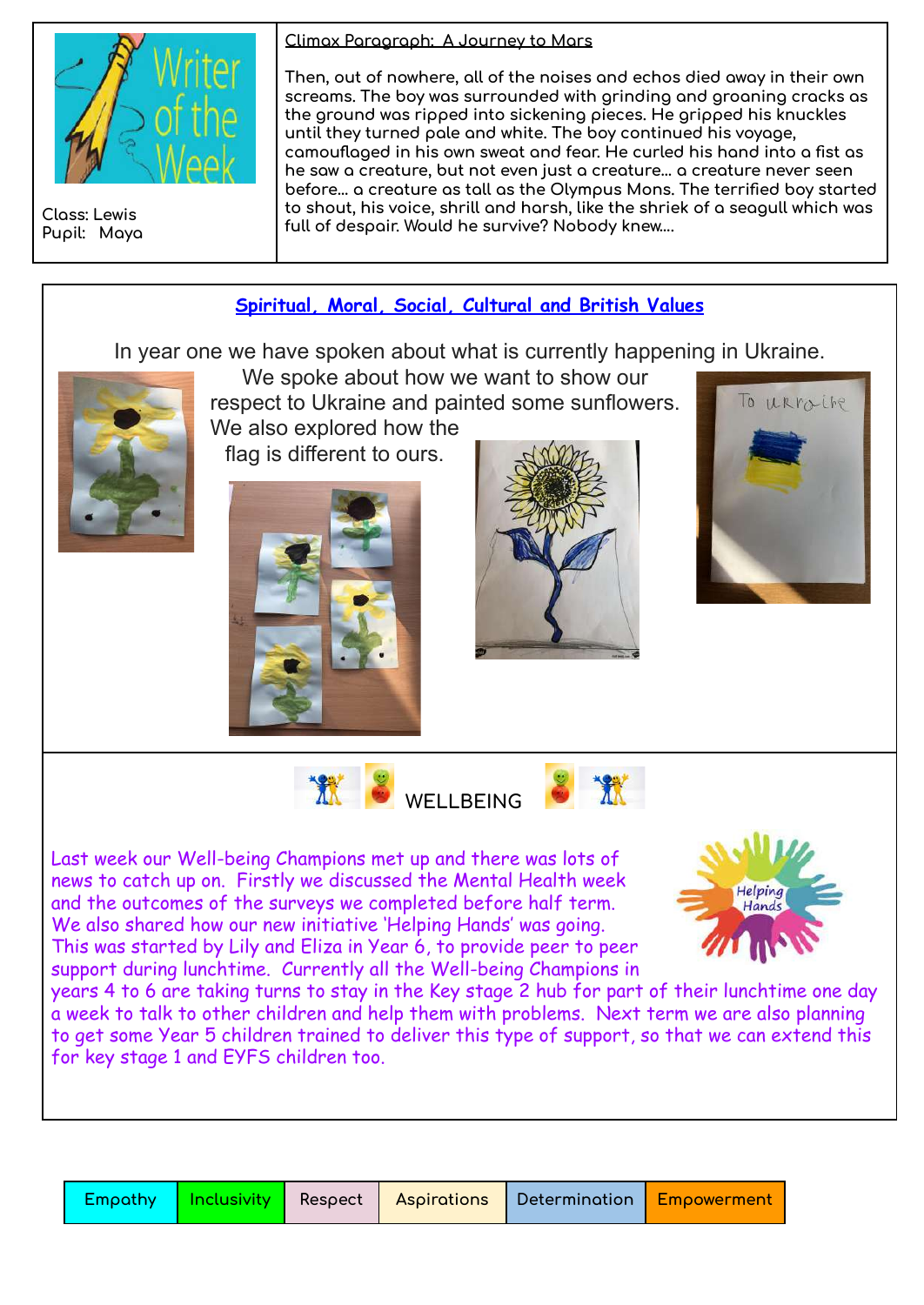## **The Leys Have Talent**



Kai, in Year 5, is a very talented swimmer! He started swimming at a very young age and has taken part in many competitions. His most recent competition was at the Stevenage Swimming Centre where he took part in the 'Turtle Gala'. Amazingly, he won a gold medal for his 25metre front crawl, a bronze for his 25 metre breaststroke and a bronze for his back stroke. He



also has another competition this Saturday! Good Luck Kai!

### **Don't forget to book on The Leys Fun and Games Club! Breakfast & After-School Club**

**BREAKFAST CLUB**

- **● Breakfast Club runs from 7.30am to 8:45 am and includes breakfast.**
- **● Breakfast club costs £3.50 per child per day.**
- **● Children must be signed into the club by whoever is bringing them to school.**
- Children should not be dropped at the gate and sent into the club on their own. Breakfast on offer **includes such choices as: cereal, toast, croissants, fruit, and fruit juices.**

#### **AFTER SCHOOL CLUB**

- **● After School Club runs from 3.15 to 6.00 pm in two sessions:**
- **● 3.15 – 5:00pm Session A £7.00 per day per child**
- **● 3.15 – 6.00 pm Session B £8.50 per day per child**
- **● A snack such as sandwiches, wraps, cheese, biscuits, and fruits are served to all children attending the after-school club.**

**Planned activities available may include:**

**• Creative art and crafts activities – painting, drawing, cutting, sticking and model making.**

- **• Free play - activities chosen by your child.**
- **• Imaginative play – dressing up and role play.**
- **• Messy play – sand water clay and dough**
- **• Outside play – depending on weather.**
- **• Sports activities – organised by our PE staff.**
- **• Various special events – disco, face painting, cooking, movie & popcorn**

**Term dates 2021-2022**

|  |  |  |  | Empathy   Inclusivity   Respect   Aspirations   Determination   Empowerment |  |
|--|--|--|--|-----------------------------------------------------------------------------|--|
|--|--|--|--|-----------------------------------------------------------------------------|--|